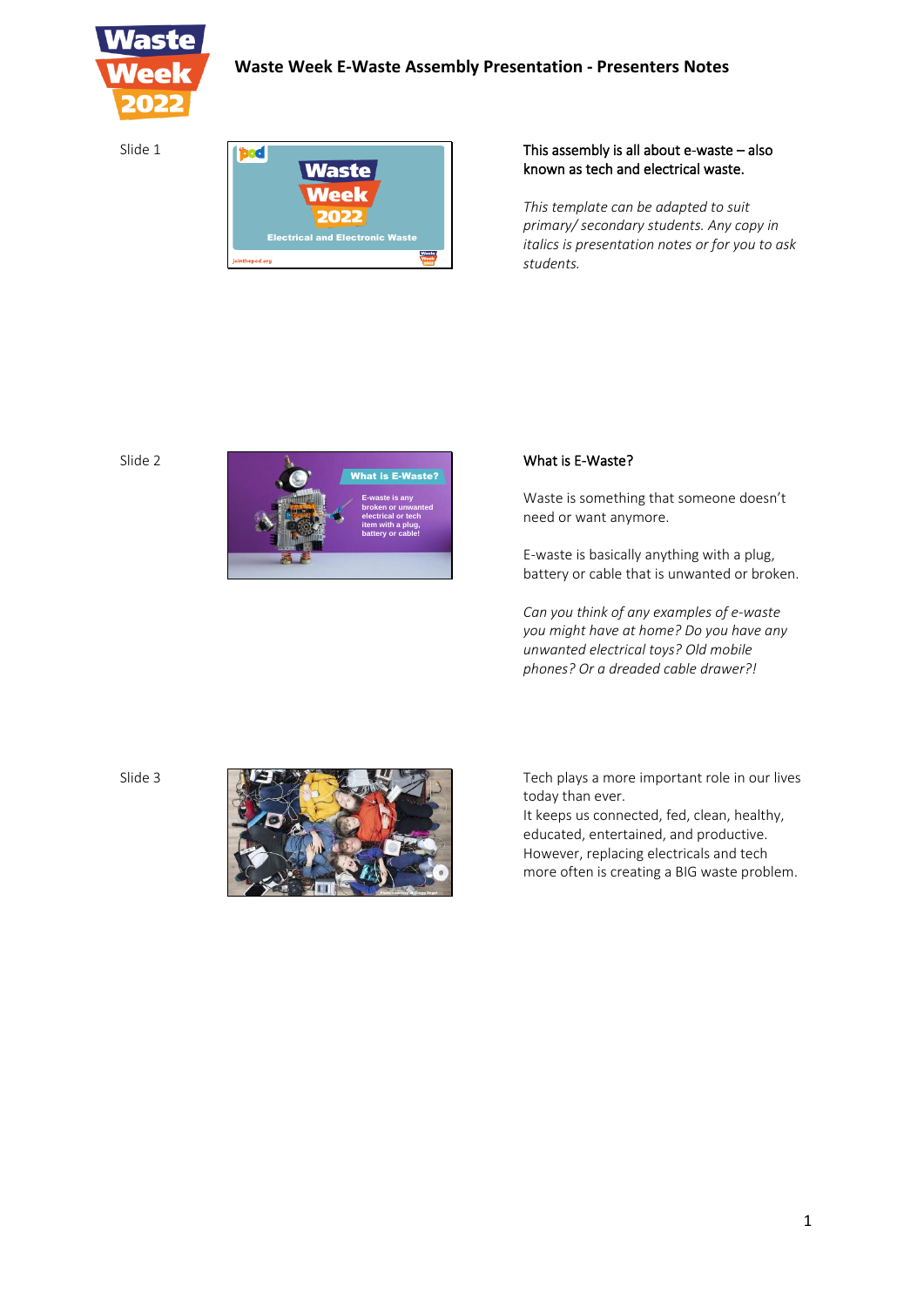

Slide 4



Unwanted electricals and tech is now the fastest growing waste stream in the world and in the UK\*.

*Do you know what happens to your electrical items when they are no longer wanted or are broken?*

\*Source: https://www.recycleyourelectricals.org.uk

Slide 5



Let's look at the issues caused by e-waste…

*Adapt/simplify the explanations below to suit audience. Individual slides for each problem follow, which can be used to explore each in more depth.* 

#### Hazardous waste

Only by responsibly disposing of electricals can we stop the harmful substances they contain from polluting the natural environment.

#### Lost resources

Many electrical items contain valuable raw materials that could be reused – especially as some of them could soon be in short supply.

### Climate change

Mining raw materials to produce new electricals and tech is much more resource and carbon intensive than recycling them.

#### Loss to the economy

If we don't recycle our e-waste we are literally throwing money in the bin!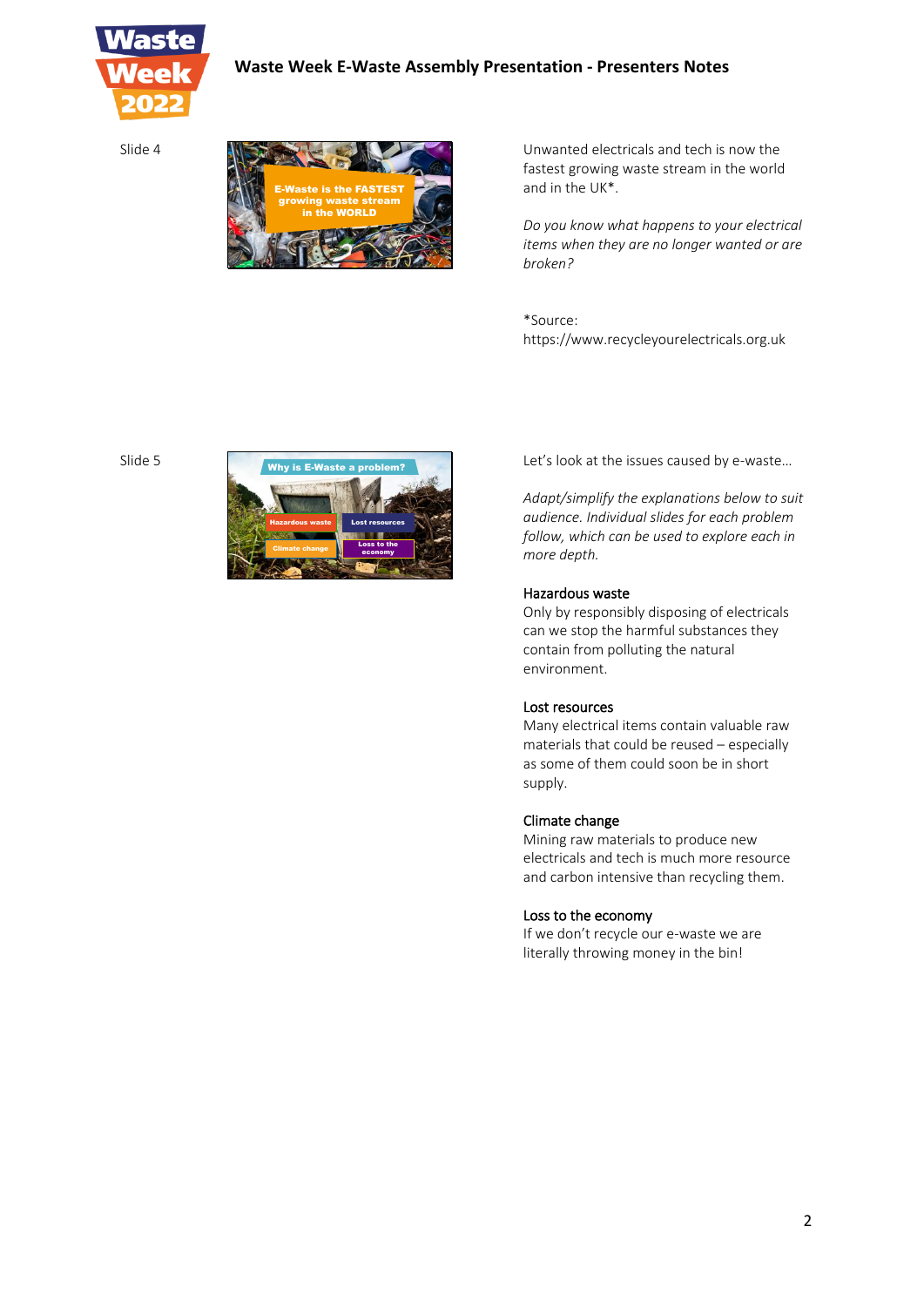



*Adapt to suit audience*

#### Hazardous waste

*Only by responsibly disposing of electricals can we stop the harmful substances they contain from polluting the natural environment.* 

Some electricals like fridges and TVs contain hazardous chemicals that can be released into the environment if they are not recycled properly, putting humans, wildlife and habitats at risk.

Electronic items that are considered hazardous include: televisions and computer monitors that contain cathode ray tubes, LCD desktop monitors, LCD televisions, plasma televisions, portable DVD players with LCD screens.

Lead and mercury are toxic materials that can easily leach into the surrounding environment and have proven damaging effects on human and animal life. Other toxic elements with similar or worse effects found include cadmium, barium, lithium, polybrominated flame retardants.

Slide 7



*Adapt to suit audience*

Loss to the economy

*If we don't recycle our e-waste we are literally throwing money in the bin!* 

E-waste contains precious metals (like gold, silver and platinum) and valuable raw materials (like aluminium and steel) which are lost when we don't recycle them. Worldwide, precious metals lost in waste are estimated to be worth £10 billion, as only about £3 billion is currently recovered.

E-waste is a true 'urban mine', and in some respects even richer than traditional mining: for example, there is 100 times more gold in a tonne of smartphones than in a tonne of gold ore!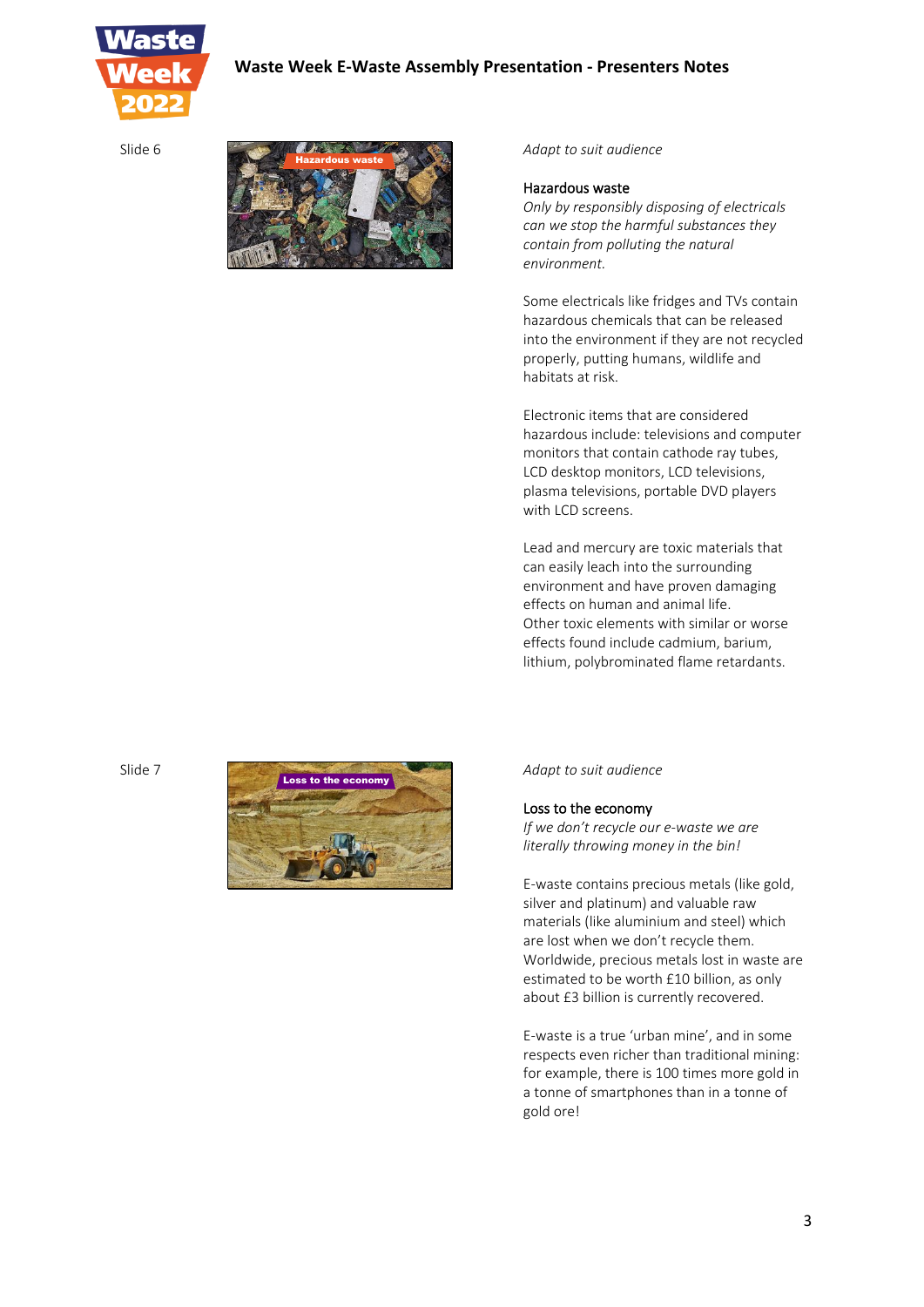



*Adapt to suit audience*

#### Lost resources

*Many electrical items contain valuable raw materials that could be reused – especially as some of them could soon be in short supply.* 

In the UK we discard 155,000 tonnes of electricals every year, instead of reusing or recycling them

Did you know, at least £7.9bn worth of gold, platinum and other precious metals are dumped worldwide every year?

The majority (over 75%) of material in unwanted electricals can be reused or recycled. If it goes to landfill it's just a waste!

For example:

Aluminium is a metal found in electronic items and can be recycled over and over again without losing any quality. Aluminium used in electronics today could be the same as aluminium used in the 1960s and earlier… 75% of all aluminium ever created is still in use today!

Recycled steel is all around us…Toasters, kettles, cookers, games consoles, computers, cars …All these items and more use steel. And the great news is that steel is 100% recyclable.

There is enough steel in an iron to produce 13 baked bean cans! An old toaster could come back as a laptop!

Did you know? The metal from six million mobile phones and almost 72,000 tonnes of waste electronics was extracted to make around 5,000 gold, silver and bronze Olympic medals.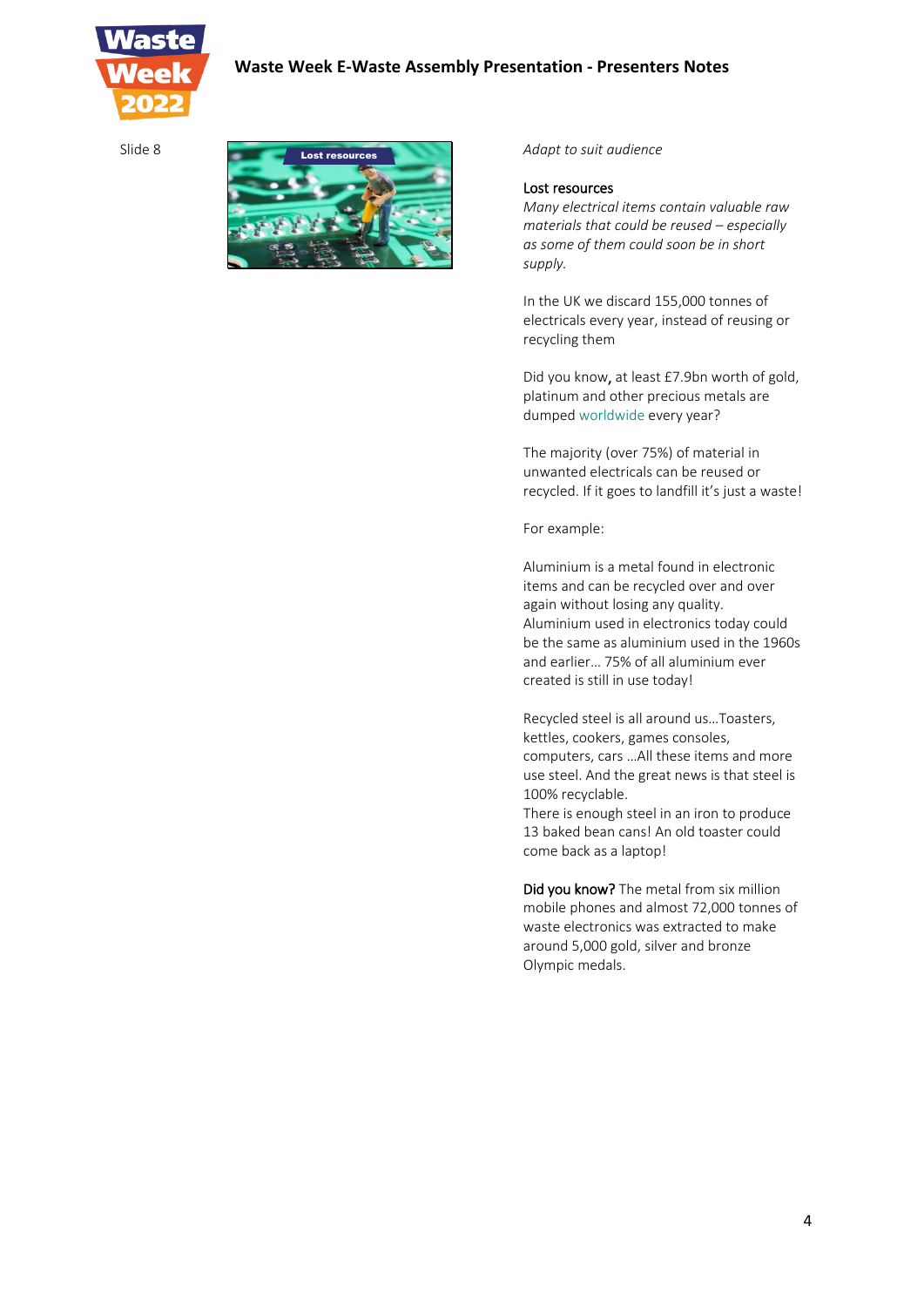

Slide 9



*Adapt to suit audience*

#### Climate change

*Mining raw materials to produce new electricals and tech is much more resource and carbon intensive than recycling them.*

E-waste is contributing to climate change when it is not disposed of correctly - it makes much more environmental sense to recycle it!

Did you know... people are hiding 527 million unwanted electricals in UK homes - that's an average of 20 per household! If we recycled all of these it would cut as much CO2 as taking 1.3 million cars off the road!

Source:

https://www.recycleyourelectricals.org.uk/p roblems-with-e-waste

1. Recycling our old unwanted electricals is an important way of reducing climatechanging emissions:

Did you know… gases released from discarded fridges and air-conditioning units worldwide was close to the national emissions of Belgium in 2019! (equivalent to 98m tonnes of atmospheric carbon dioxide)?

2. Recycling materials from electricals uses less energy than sourcing the new materials from scratch, for example mining.

Did you know… recycling 1 million laptops saves the energy equivalent to the electricity used by 3,657 homes in a year.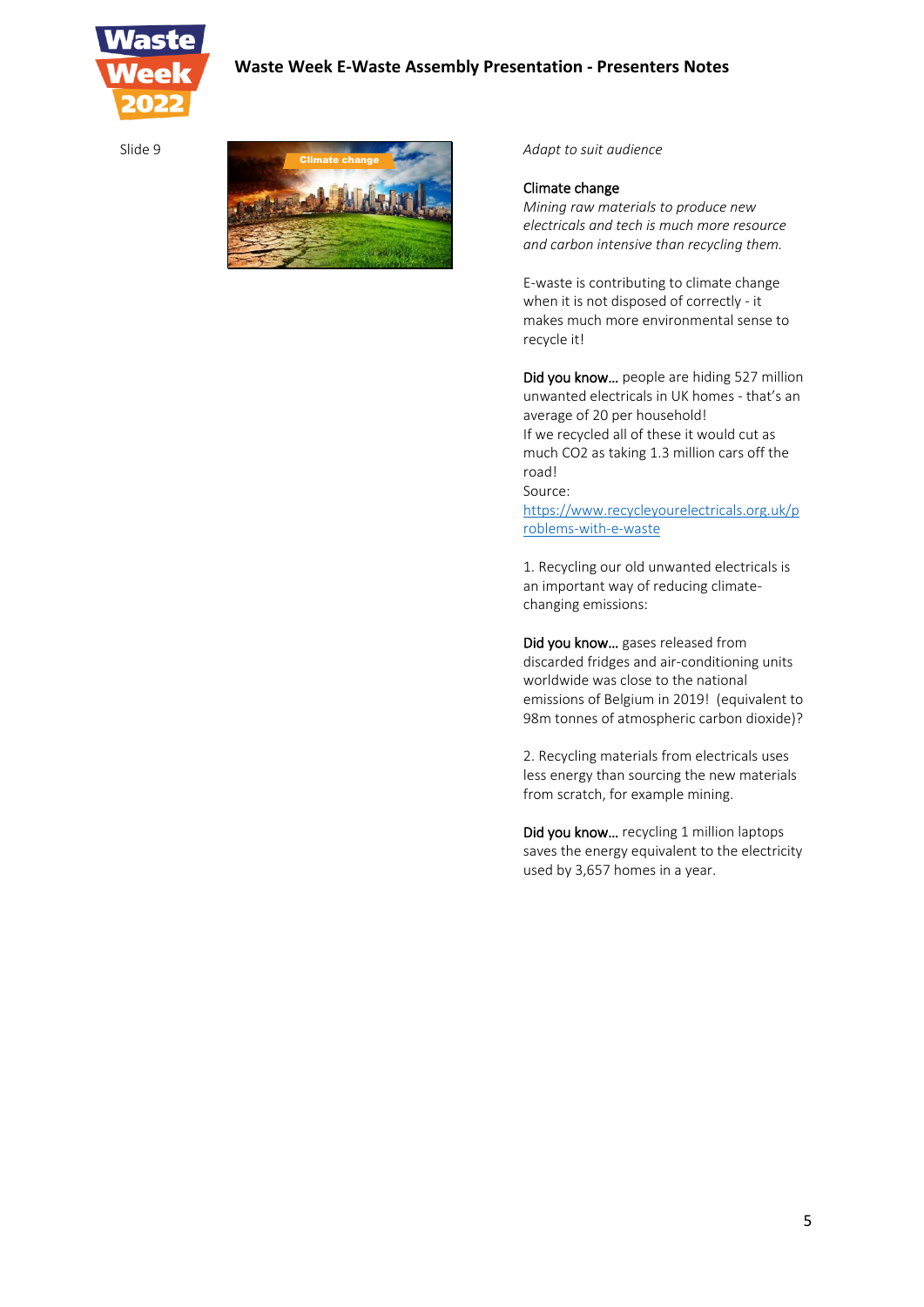

| Slide 10 | What can YOU do to help? |  |
|----------|--------------------------|--|
|          | <b>Fix them!</b>         |  |
|          | <b>Pass them on!</b>     |  |
|          | <b>Recycle them!</b>     |  |
|          | jointhepod.org           |  |

## We're taking part in Waste Week to help tackle the problem of e-waste!

So what can you do to help? Well you can fix your broken electricals or tech, you can pass them on, if they are still working or you can recycle them so they can become anything from life-saving equipment to children's playgrounds!

FIX THEM! Many organisations can repair and refurbish your small electricals. Your grownups can ask the original manufacturer for a list of their authorised repair networks.

PASS THEM ON! If nobody in your house wants it, pass it on. Charities can raise vital funds by selling your old electricals or giving them to people in need.

RECYCLE THEM! If it has a plug, battery or cable, it can be recycled.

Let's find out more…

*[Play video next slide]*



Runtime 09:30 Or watch on YouTube: https://youtu.be/nNxC8J-trnI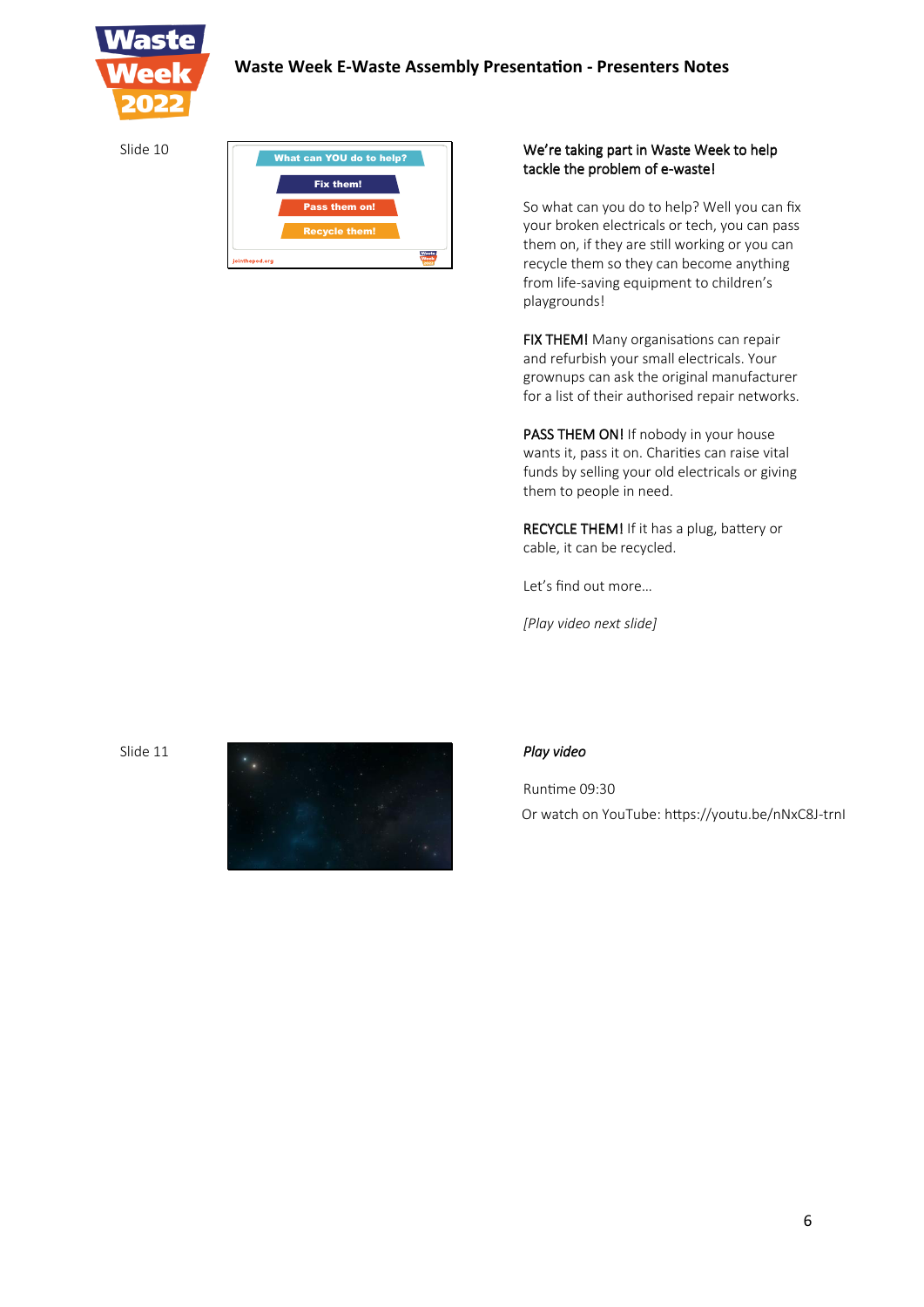

Slide 12



*Can you guess how many tonnes of e-waste we produce in the UK each year? (It may help to use the example of 1 tonne = a small car)*

*THE ANSWER is…* In the UK, we throw away 155,000 tonnes of electricals every year instead of reusing or recycling them.

## That's roughly every single home throwing 5 toasters in the bin every year. (5.5kg per household).

Most of our e-waste comes from everyday items and small equipment, like cameras and vacuum cleaners.

Did you know... there is an estimated 527 million unwanted electricals in UK homes (that's 20 per household) collecting dust, when they could recycled into something new! This is why for Waste Week this year, our school is taking part in the HIDDEN TREASURE HUNT!

## $\sqrt{\frac{1}{2} \cdot \frac{1}{2} \cdot \frac{1}{2}}$  We have an exciting and important mission for all of you!

Seek out any 'hidden treasure' that being any broken or unwanted electrical items hidden in your homes You might have old mobile phones, a broken games console or a draw full of electric cables that aren't being used?

## Complete the Hidden Treasure Hunt

worksheet (your teacher will give you one to take home) to decide if the items should be FIXED, PASSED ON (to a local charity if they still work) or RECYCLED.

Then, if your family take the items that can be recycled to your nearest Currys store, between 17 March-14 April 2022 you will get a £5 discount voucher! Then all you need to do is ask your family to 'register your recycling' on the Hidden

# Treasure Hunt website

(www.hiddentreasurehunt.org) and our school will have the chance to win £5,000 of Microsoft tech vouchers!

### Slide 13